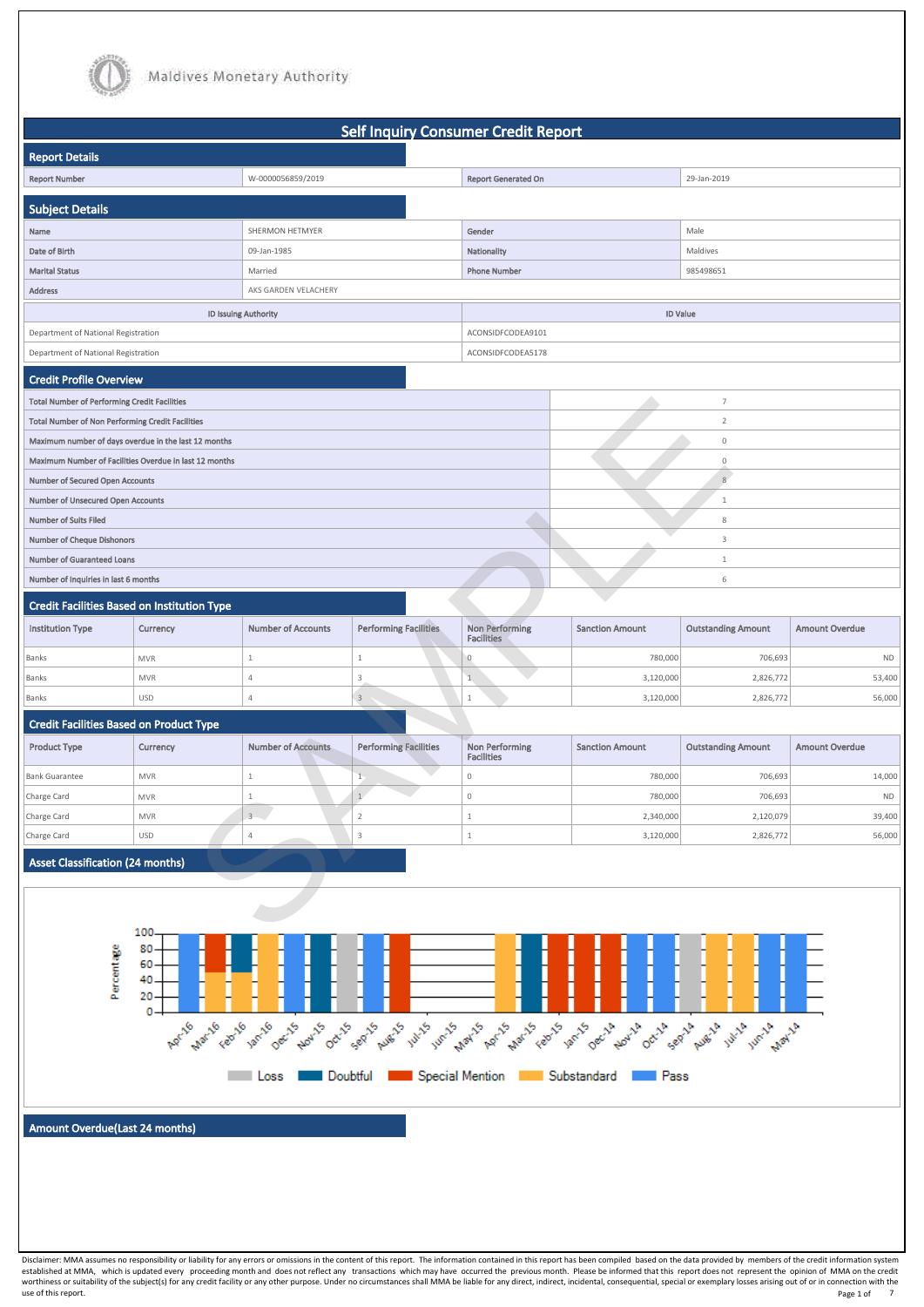| Apr 15 | <b>Mar 15</b> | Feb 15    | <b>Jan 15</b> | <b>Dec 14</b> | Nov 14    | <b>Oct 14</b> | Sep 14    | <b>Aug 14</b> | <b>Jul 14</b>            | <b>Jun 14</b> | May 14    |
|--------|---------------|-----------|---------------|---------------|-----------|---------------|-----------|---------------|--------------------------|---------------|-----------|
| ND     | שו            | <b>ND</b> | <b>ND</b>     | <b>ND</b>     | <b>ND</b> | <b>ND</b>     | <b>ND</b> | <b>ND</b>     | <b>AID</b><br><b>IVD</b> | <b>ND</b>     | <b>ND</b> |

|  | Joint Holder Details |
|--|----------------------|
|  |                      |



| Name                     | Date of Birth              | <b>ID Issuing Authority</b>         |                                 | <b>ID Value</b>    |  | <b>Accounts Overdue</b> |  | <b>Total Outstanding</b> |
|--------------------------|----------------------------|-------------------------------------|---------------------------------|--------------------|--|-------------------------|--|--------------------------|
| <b>HERMNSTROY LEMIN</b>  | 12-Mar-1986                | Department of National Registration |                                 | ACONSIDFCODEA5102  |  |                         |  | MVR 9,893,702            |
| <b>Guarantor Details</b> |                            |                                     |                                 |                    |  |                         |  |                          |
| Name                     | Date of Birth/Registration | <b>ID Issuing Authority</b>         |                                 | <b>ID Value</b>    |  | <b>Accounts Overdue</b> |  | <b>Total Outstanding</b> |
| <b>JERMONTIN SERVICE</b> | 15-Jun-1990                | Economic Development                | Companies Section - Ministry of | AC5102T9CF56       |  | $\mathbf{0}$            |  | $\mathbf{0}$             |
| <b>Security Details</b>  |                            |                                     |                                 |                    |  |                         |  |                          |
| <b>Security Type</b>     | Classification             |                                     | <b>Security Value</b>           | <b>Security ID</b> |  |                         |  | Security ID Type         |
| Land Buildings           | Primary                    |                                     | MVR 1,000,000                   | B-106927           |  |                         |  | Land Registry Number     |

Disclaimer: MMA assumes no responsibility or liability for any errors or omissions in the content of this report. The information contained in this report has been compiled based on the data provided by members of the cred established at MMA, which is updated every proceeding month and does not reflect any transactions which may have occurred the previous month. Please be informed that this report does not represent the opinion of MMA on the worthiness or suitability of the subject(s) for any credit facility or any other purpose. Under no circumstances shall MMA be liable for any direct, indirect, incidental, consequential, special or exemplary losses arising use of this report. Notice that the control of the control of the control of the control of the control of the control of the control of the control of the control of the control of the control of the control of the contro Page 2 of 7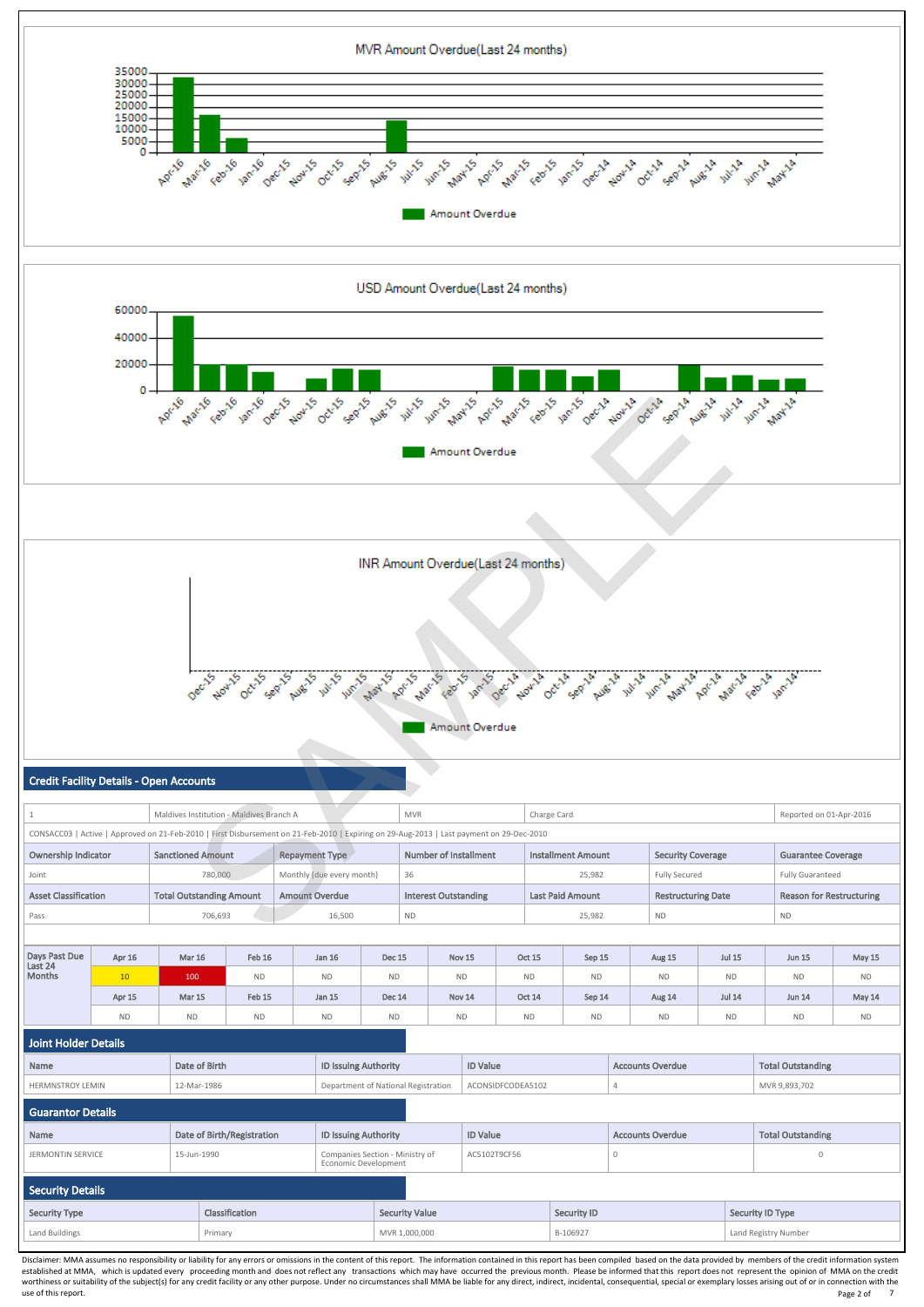| $\overline{2}$                                      |                                        |  | Maldives Institution - Maldives Branch A |                            |                                                    |                                                                                                                                                                                                       | <b>USD</b><br>Charge Card<br>Reported on 01-Apr-2016 |                            |                            |                                |                     |                                                  |                            |                                                      |                     |  |
|-----------------------------------------------------|----------------------------------------|--|------------------------------------------|----------------------------|----------------------------------------------------|-------------------------------------------------------------------------------------------------------------------------------------------------------------------------------------------------------|------------------------------------------------------|----------------------------|----------------------------|--------------------------------|---------------------|--------------------------------------------------|----------------------------|------------------------------------------------------|---------------------|--|
|                                                     |                                        |  |                                          |                            |                                                    | CONSACC04   Active   Approved on 21-Feb-2010   First Disbursement on 21-Feb-2010   Expiring on 29-Aug-2013   Last payment on 29-Dec-2010<br><b>Number of Installment</b><br><b>Installment Amount</b> |                                                      |                            |                            |                                |                     |                                                  |                            |                                                      |                     |  |
| <b>Ownership Indicator</b>                          |                                        |  | <b>Sanctioned Amount</b>                 |                            | <b>Repayment Type</b>                              |                                                                                                                                                                                                       |                                                      |                            |                            |                                |                     | <b>Security Coverage</b>                         |                            | <b>Guarantee Coverage</b>                            |                     |  |
| Joint                                               |                                        |  | 780,000                                  |                            | Monthly (due every month)                          |                                                                                                                                                                                                       | 36                                                   |                            |                            |                                | 25,982              | <b>Fully Secured</b>                             |                            | <b>Fully Guaranteed</b>                              |                     |  |
| <b>Asset Classification</b>                         |                                        |  | <b>Total Outstanding Amount</b>          |                            | <b>Amount Overdue</b>                              |                                                                                                                                                                                                       | <b>Interest Outstanding</b>                          |                            |                            | <b>Last Paid Amount</b>        |                     | <b>Restructuring Date</b>                        |                            | <b>Reason for Restructuring</b>                      |                     |  |
| Pass                                                |                                        |  | 706,693                                  |                            |                                                    | 20,000                                                                                                                                                                                                | <b>ND</b>                                            |                            |                            |                                | 25,982              | <b>ND</b>                                        |                            | <b>ND</b>                                            |                     |  |
|                                                     |                                        |  |                                          |                            |                                                    |                                                                                                                                                                                                       |                                                      |                            |                            |                                |                     |                                                  |                            |                                                      |                     |  |
| Days Past Due<br>Last 24<br>Months                  | Apr 16                                 |  | <b>Mar 16</b>                            | Feb 16                     | Jan 16                                             | <b>Dec 15</b>                                                                                                                                                                                         |                                                      | <b>Nov 15</b>              | <b>Oct 15</b>              |                                | Sep 15              | Aug 15                                           | <b>Jul 15</b>              | <b>Jun 15</b>                                        | <b>May 15</b>       |  |
|                                                     | 90<br>Apr 15                           |  | 90<br><b>Mar 15</b>                      | <b>ND</b><br><b>Feb 15</b> | <b>ND</b><br><b>Jan 15</b>                         | <b>ND</b><br><b>Dec 14</b>                                                                                                                                                                            |                                                      | <b>ND</b><br><b>Nov 14</b> | <b>ND</b><br><b>Oct 14</b> |                                | <b>ND</b><br>Sep 14 | <b>ND</b><br>Aug 14                              | <b>ND</b><br><b>Jul 14</b> | <b>ND</b><br><b>Jun 14</b>                           | <b>ND</b><br>May 14 |  |
|                                                     | <b>ND</b>                              |  | <b>ND</b>                                | <b>ND</b>                  | <b>ND</b>                                          | <b>ND</b>                                                                                                                                                                                             |                                                      | <b>ND</b>                  | <b>ND</b>                  |                                | <b>ND</b>           | <b>ND</b>                                        | <b>ND</b>                  | <b>ND</b>                                            | <b>ND</b>           |  |
| <b>Joint Holder Details</b>                         |                                        |  |                                          |                            |                                                    |                                                                                                                                                                                                       |                                                      |                            |                            |                                |                     |                                                  |                            |                                                      |                     |  |
| <b>Name</b>                                         |                                        |  | Date of Birth                            |                            |                                                    | <b>ID Issuing Authority</b>                                                                                                                                                                           |                                                      | <b>ID Value</b>            |                            |                                |                     | <b>Accounts Overdue</b>                          |                            | <b>Total Outstanding</b>                             |                     |  |
| <b>HERMNSTROY LEMIN</b>                             |                                        |  | 12-Mar-1986                              |                            |                                                    | Department of National Registration                                                                                                                                                                   |                                                      |                            | ACONSIDFCODEA5102          |                                | $\overline{4}$      |                                                  |                            | USD 9,893,702                                        |                     |  |
| <b>Guarantor Details</b>                            |                                        |  |                                          |                            |                                                    |                                                                                                                                                                                                       |                                                      |                            |                            |                                |                     |                                                  |                            |                                                      |                     |  |
| <b>Name</b>                                         |                                        |  | <b>Date of Birth/Registration</b>        |                            |                                                    | <b>ID Issuing Authority</b>                                                                                                                                                                           |                                                      | <b>ID Value</b>            |                            |                                |                     | <b>Accounts Overdue</b>                          |                            | <b>Total Outstanding</b>                             |                     |  |
| <b>JERMONTIN SERVICE</b>                            |                                        |  | 15-Jun-1990                              |                            |                                                    | Companies Section - Ministry of                                                                                                                                                                       |                                                      | AC5102T9CF56               |                            |                                | $\mathbf 0$         |                                                  |                            | $\mathbf 0$                                          |                     |  |
|                                                     |                                        |  |                                          |                            |                                                    | Economic Development                                                                                                                                                                                  |                                                      |                            |                            |                                |                     |                                                  |                            |                                                      |                     |  |
| <b>Security Details</b>                             |                                        |  |                                          |                            |                                                    |                                                                                                                                                                                                       |                                                      |                            |                            |                                |                     |                                                  |                            |                                                      |                     |  |
| <b>Security Type</b>                                |                                        |  |                                          | Classification             |                                                    |                                                                                                                                                                                                       | <b>Security Value</b>                                |                            |                            | <b>Security ID</b>             |                     |                                                  |                            | <b>Security ID Type</b>                              |                     |  |
| Land Buildings                                      |                                        |  | Primary                                  |                            |                                                    |                                                                                                                                                                                                       | USD 1,000,000                                        |                            |                            | B-106927                       |                     |                                                  |                            | Land Registry Number                                 |                     |  |
| 3                                                   |                                        |  | Maldives Institution - Maldives Branch A |                            |                                                    |                                                                                                                                                                                                       | <b>USD</b>                                           |                            |                            | Charge Card                    |                     |                                                  |                            | Reported on 01-Apr-2016                              |                     |  |
|                                                     |                                        |  |                                          |                            |                                                    | CONSACCSH001   Active   Approved on 21-Feb-2010   First Disbursement on 21-Feb-2010   Expiring on 29-Aug-2013   Last payment on 29-Dec-2010                                                           |                                                      |                            |                            |                                |                     |                                                  |                            |                                                      |                     |  |
| <b>Ownership Indicator</b>                          |                                        |  | <b>Sanctioned Amount</b>                 |                            | <b>Repayment Type</b>                              |                                                                                                                                                                                                       | <b>Number of Installment</b>                         |                            |                            | <b>Installment Amount</b>      |                     | <b>Security Coverage</b>                         |                            | <b>Guarantee Coverage</b>                            |                     |  |
| Joint                                               |                                        |  | 780,000                                  |                            | Monthly (due every month)                          |                                                                                                                                                                                                       | 36                                                   |                            |                            |                                | 25,982              | <b>Fully Secured</b>                             |                            | <b>Fully Guaranteed</b>                              |                     |  |
| <b>Asset Classification</b>                         |                                        |  | <b>Total Outstanding Amount</b>          |                            | <b>Amount Overdue</b>                              |                                                                                                                                                                                                       | Interest Outstanding                                 |                            |                            | <b>Last Paid Amount</b>        |                     | <b>Restructuring Date</b>                        |                            | <b>Reason for Restructuring</b>                      |                     |  |
| Pass                                                |                                        |  | 706,693                                  |                            | <b>ND</b>                                          |                                                                                                                                                                                                       | <b>ND</b>                                            |                            |                            |                                | 25,982              | <b>ND</b>                                        |                            | <b>ND</b>                                            |                     |  |
| Days Past Due                                       | Apr 16                                 |  | <b>Mar 16</b>                            | Feb 16                     | Jan 16                                             | <b>Dec 15</b>                                                                                                                                                                                         |                                                      | Nov 15                     | Oct 15                     |                                | Sep 15              | <b>Aug 15</b>                                    | <b>Jul 15</b>              | <b>Jun 15</b>                                        | <b>May 15</b>       |  |
| Last 24<br>Months                                   | OK                                     |  | <b>ND</b>                                | 65                         | 65                                                 | <b>ND</b>                                                                                                                                                                                             |                                                      | 200                        | 999                        |                                | 10                  | <b>ND</b>                                        | <b>ND</b>                  | <b>ND</b>                                            | ND                  |  |
|                                                     | Apr 15                                 |  | <b>Mar 15</b>                            | Feb 15                     | <b>Jan 15</b>                                      | <b>Dec 14</b>                                                                                                                                                                                         |                                                      | Nov 14                     | <b>Oct 14</b>              |                                | Sep 14              | Aug 14                                           | <b>Jul 14</b>              | <b>Jun 14</b>                                        | May 14              |  |
|                                                     | 126                                    |  | 229                                      | 85                         | 85                                                 | 85                                                                                                                                                                                                    |                                                      | OK                         | OK                         |                                | 500                 | 100                                              | 100                        | 10<br>10                                             |                     |  |
| <b>Joint Holder Details</b>                         |                                        |  |                                          |                            |                                                    |                                                                                                                                                                                                       |                                                      |                            |                            |                                |                     |                                                  |                            |                                                      |                     |  |
| Name                                                |                                        |  | Date of Birth                            |                            |                                                    | <b>ID Issuing Authority</b>                                                                                                                                                                           |                                                      | <b>ID Value</b>            |                            |                                |                     | <b>Accounts Overdue</b>                          |                            | <b>Total Outstanding</b>                             |                     |  |
| <b>HERMNSTROY LEMIN</b>                             |                                        |  | 12-Mar-1986                              |                            |                                                    | Department of National Registration                                                                                                                                                                   |                                                      |                            | ACONSIDFCODEA5102          |                                | $\overline{4}$      |                                                  |                            | USD 9,893,702                                        |                     |  |
| <b>Guarantor Details</b>                            |                                        |  |                                          |                            |                                                    |                                                                                                                                                                                                       |                                                      |                            |                            |                                |                     |                                                  |                            |                                                      |                     |  |
| <b>Name</b>                                         |                                        |  | Date of Birth/Registration               |                            |                                                    | <b>ID Issuing Authority</b>                                                                                                                                                                           |                                                      | <b>ID Value</b>            |                            |                                |                     |                                                  |                            |                                                      |                     |  |
| <b>JERMONTIN SERVICE</b>                            |                                        |  | 15-Jun-1990                              |                            |                                                    |                                                                                                                                                                                                       | AC5102T9CF56                                         |                            |                            |                                |                     | <b>Accounts Overdue</b>                          |                            | <b>Total Outstanding</b>                             |                     |  |
| <b>Security Details</b>                             |                                        |  |                                          |                            |                                                    | <b>Economic Development</b>                                                                                                                                                                           | Companies Section - Ministry of                      |                            |                            |                                | $\mathbf 0$         |                                                  |                            | $\mathbf 0$                                          |                     |  |
|                                                     |                                        |  |                                          |                            |                                                    |                                                                                                                                                                                                       |                                                      |                            |                            |                                |                     |                                                  |                            |                                                      |                     |  |
|                                                     | Classification<br><b>Security Type</b> |  |                                          |                            |                                                    |                                                                                                                                                                                                       |                                                      |                            |                            |                                |                     |                                                  |                            |                                                      |                     |  |
| Land Buildings                                      |                                        |  | Primary                                  |                            |                                                    |                                                                                                                                                                                                       | <b>Security Value</b><br>USD 1,000,000               |                            |                            | <b>Security ID</b><br>B-106927 |                     |                                                  |                            | <b>Security ID Type</b><br>Land Registry Number      |                     |  |
|                                                     |                                        |  |                                          |                            |                                                    |                                                                                                                                                                                                       |                                                      |                            |                            |                                |                     |                                                  |                            |                                                      |                     |  |
| 4                                                   |                                        |  | Maldives Institution - Maldives Branch A |                            |                                                    |                                                                                                                                                                                                       | <b>MVR</b>                                           |                            |                            | Charge Card                    |                     |                                                  |                            | Reported on 01-Apr-2016                              |                     |  |
|                                                     |                                        |  |                                          |                            |                                                    | CONSACCSH002   Active   Approved on 21-Feb-2010   First Disbursement on 21-Feb-2010   Expiring on 29-Aug-2013   Last payment on 29-Dec-2010                                                           |                                                      |                            |                            |                                |                     |                                                  |                            |                                                      |                     |  |
| <b>Ownership Indicator</b><br>Joint                 |                                        |  | <b>Sanctioned Amount</b><br>780,000      |                            | <b>Repayment Type</b><br>Monthly (due every month) |                                                                                                                                                                                                       | <b>Number of Installment</b><br>36                   |                            |                            | <b>Installment Amount</b>      | 25,982              | <b>Security Coverage</b><br><b>Fully Secured</b> |                            | <b>Guarantee Coverage</b><br><b>Fully Guaranteed</b> |                     |  |
| <b>Asset Classification</b>                         |                                        |  | <b>Total Outstanding Amount</b>          |                            | <b>Amount Overdue</b>                              |                                                                                                                                                                                                       | <b>Interest Outstanding</b>                          |                            |                            | <b>Last Paid Amount</b>        |                     | <b>Restructuring Date</b>                        |                            | <b>Reason for Restructuring</b>                      |                     |  |
| Pass                                                |                                        |  | 706,693                                  |                            |                                                    | 16,500                                                                                                                                                                                                | <b>ND</b>                                            |                            |                            |                                | 25,982              | <b>ND</b>                                        |                            | <b>ND</b>                                            |                     |  |
|                                                     |                                        |  |                                          |                            |                                                    |                                                                                                                                                                                                       |                                                      |                            |                            |                                |                     |                                                  |                            |                                                      |                     |  |
| Days Past Due<br>Last 24                            | Apr 16                                 |  | <b>Mar 16</b>                            | Feb 16                     | Jan 16                                             | <b>Dec 15</b>                                                                                                                                                                                         |                                                      | Nov 15                     | <b>Oct 15</b>              |                                | Sep 15              | Aug 15                                           | <b>Jul 15</b>              | <b>Jun 15</b>                                        | <b>May 15</b>       |  |
| Months                                              | 10                                     |  | <b>ND</b>                                | <b>ND</b>                  | <b>ND</b>                                          | <b>ND</b>                                                                                                                                                                                             |                                                      | <b>ND</b>                  | <b>ND</b>                  |                                | <b>ND</b>           | <b>ND</b>                                        | <b>ND</b>                  | <b>ND</b>                                            | <b>ND</b>           |  |
|                                                     | Apr 15                                 |  | <b>Mar 15</b>                            | Feb 15                     | <b>Jan 15</b>                                      | <b>Dec 14</b>                                                                                                                                                                                         |                                                      | Nov 14                     | <b>Oct 14</b>              |                                | Sep 14              | Aug 14                                           | <b>Jul 14</b>              | <b>Jun 14</b>                                        | May 14              |  |
|                                                     | <b>ND</b>                              |  | <b>ND</b>                                | <b>ND</b>                  | <b>ND</b>                                          | <b>ND</b>                                                                                                                                                                                             |                                                      | $\sf ND$                   | <b>ND</b>                  |                                | <b>ND</b>           | <b>ND</b>                                        | <b>ND</b>                  | <b>ND</b>                                            | <b>ND</b>           |  |
| <b>Joint Holder Details</b>                         |                                        |  |                                          |                            |                                                    |                                                                                                                                                                                                       |                                                      |                            |                            |                                |                     |                                                  |                            |                                                      |                     |  |
| Name                                                |                                        |  | Date of Birth                            |                            |                                                    | <b>ID Issuing Authority</b>                                                                                                                                                                           |                                                      | <b>ID Value</b>            |                            |                                |                     | <b>Accounts Overdue</b>                          |                            | <b>Total Outstanding</b>                             |                     |  |
| <b>HERMNSTROY LEMIN</b><br><b>Guarantor Details</b> |                                        |  | 12-Mar-1986                              |                            |                                                    | Department of National Registration                                                                                                                                                                   |                                                      |                            | ACONSIDFCODEA5102          |                                | 4                   |                                                  |                            | MVR 9,893,702                                        |                     |  |

Disclaimer: MMA assumes no responsibility or liability for any errors or omissions in the content of this report. The information contained in this report has been compiled based on the data provided by members of the cred established at MMA, which is updated every proceeding month and does not reflect any transactions which may have occurred the previous month. Please be informed that this report does not represent the opinion of MMA on the worthiness or suitability of the subject(s) for any credit facility or any other purpose. Under no circumstances shall MMA be liable for any direct, indirect, incidental, consequential, special or exemplary losses arising use of this report. Note that the control of this report. The control of this report. Page 3 of Page 3 of 7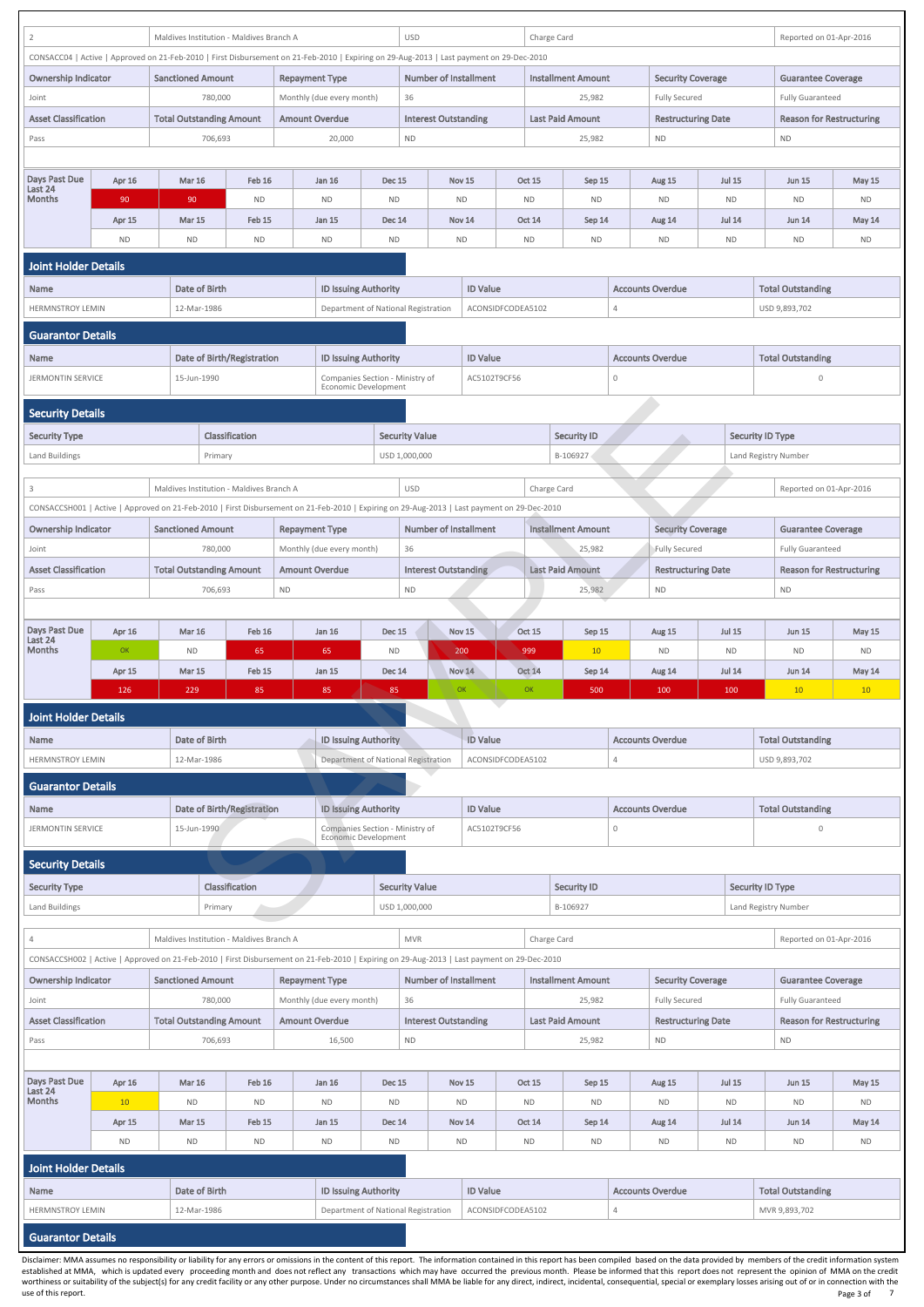| <b>Security Type</b>        |                          | <b>Classification</b>                    |                           | <b>Security Value</b>                                                                                                                         |                         | <b>Security ID</b>        |                           | <b>Security ID Type</b> |                                 |  |
|-----------------------------|--------------------------|------------------------------------------|---------------------------|-----------------------------------------------------------------------------------------------------------------------------------------------|-------------------------|---------------------------|---------------------------|-------------------------|---------------------------------|--|
| Land Buildings              |                          | Primary                                  |                           | USD 1,000,000                                                                                                                                 |                         | B-106927                  |                           | Land Registry Number    |                                 |  |
|                             |                          |                                          |                           |                                                                                                                                               |                         |                           |                           |                         |                                 |  |
|                             |                          | Maldives Institution - Maldives Branch A |                           | <b>MVR</b>                                                                                                                                    |                         | Charge Card               |                           |                         | Reported on 01-Feb-2016         |  |
|                             |                          |                                          |                           | CONSFINCINST01   Active   Approved on 21-Feb-2010   First Disbursement on 21-Feb-2010   Expiring on 29-Aug-2013   Last payment on 29-Dec-2010 |                         |                           |                           |                         |                                 |  |
| <b>Ownership Indicator</b>  | <b>Sanctioned Amount</b> |                                          | <b>Repayment Type</b>     | <b>Number of Installment</b>                                                                                                                  |                         | <b>Installment Amount</b> | <b>Security Coverage</b>  |                         | <b>Guarantee Coverage</b>       |  |
| Joint                       |                          | 780,000                                  | Monthly (due every month) | 36                                                                                                                                            |                         | 25,982                    | <b>Fully Secured</b>      |                         | <b>Fully Guaranteed</b>         |  |
| <b>Asset Classification</b> |                          | <b>Total Outstanding Amount</b>          | <b>Amount Overdue</b>     | <b>Interest Outstanding</b>                                                                                                                   | <b>Last Paid Amount</b> |                           | <b>Restructuring Date</b> |                         | <b>Reason for Restructuring</b> |  |
| Doubtful                    |                          | 706,693                                  | 6,400                     | <b>ND</b>                                                                                                                                     |                         | 25,982                    | <b>ND</b>                 | <b>ND</b>               |                                 |  |
|                             |                          |                                          |                           |                                                                                                                                               |                         |                           |                           |                         |                                 |  |
|                             |                          |                                          |                           |                                                                                                                                               |                         |                           |                           |                         |                                 |  |
|                             |                          |                                          |                           |                                                                                                                                               |                         |                           |                           |                         |                                 |  |
|                             |                          |                                          |                           |                                                                                                                                               |                         |                           |                           |                         |                                 |  |

established at MMA, which is updated every proceeding month and does not reflect any transactions which may have occurred the previous month. Please be informed that this report does not represent the opinion of MMA on the worthiness or suitability of the subject(s) for any credit facility or any other purpose. Under no circumstances shall MMA be liable for any direct, incidental, consequential, special or exemplary losses arising out of or use of this report. Note that the control of this report. The control of this report. Page 4 of Page 4 of 7

| <b>Name</b>                                                                                                                                                               |           |                                 | <b>Date of Birth/Registration</b> |                                          |                       |                                                                                        | <b>ID Issuing Authority</b><br>Companies Section - Ministry of |                                     |                   |                                     | <b>ID Value</b><br>AC5102T9CF56 |                           |                         | <b>Accounts Overdue</b><br>$\mathbf 0$           |               |                                                      | <b>Total Outstanding</b>        |               |
|---------------------------------------------------------------------------------------------------------------------------------------------------------------------------|-----------|---------------------------------|-----------------------------------|------------------------------------------|-----------------------|----------------------------------------------------------------------------------------|----------------------------------------------------------------|-------------------------------------|-------------------|-------------------------------------|---------------------------------|---------------------------|-------------------------|--------------------------------------------------|---------------|------------------------------------------------------|---------------------------------|---------------|
| <b>JERMONTIN SERVICE</b>                                                                                                                                                  |           |                                 | 15-Jun-1990                       |                                          |                       |                                                                                        |                                                                |                                     |                   |                                     |                                 |                           |                         |                                                  |               |                                                      | 0                               |               |
|                                                                                                                                                                           |           |                                 |                                   |                                          |                       | Economic Development                                                                   |                                                                |                                     |                   |                                     |                                 |                           |                         |                                                  |               |                                                      |                                 |               |
| <b>Security Details</b>                                                                                                                                                   |           |                                 |                                   |                                          |                       |                                                                                        |                                                                |                                     |                   |                                     |                                 |                           |                         |                                                  |               |                                                      |                                 |               |
| <b>Security Type</b>                                                                                                                                                      |           |                                 |                                   | Classification                           |                       |                                                                                        |                                                                | <b>Security Value</b>               |                   |                                     |                                 | <b>Security ID</b>        |                         |                                                  |               | <b>Security ID Type</b>                              |                                 |               |
| Land Buildings                                                                                                                                                            |           |                                 | Primary                           |                                          |                       |                                                                                        |                                                                | MVR 1,000,000                       |                   |                                     |                                 | B-106927                  |                         |                                                  |               |                                                      | Land Registry Number            |               |
| 5                                                                                                                                                                         |           |                                 |                                   | Maldives Institution - Maldives Branch A |                       |                                                                                        |                                                                | <b>USD</b>                          |                   |                                     | Charge Card                     |                           |                         |                                                  |               |                                                      | Reported on 01-Apr-2016         |               |
| CONSACCSH003   Active   Approved on 21-Feb-2010   First Disbursement on 21-Feb-2010   Expiring on 29-Aug-2013   Last payment on 29-Dec-2010<br><b>Ownership Indicator</b> |           | <b>Sanctioned Amount</b>        |                                   |                                          |                       |                                                                                        |                                                                | <b>Number of Installment</b>        |                   |                                     |                                 | <b>Installment Amount</b> |                         |                                                  |               |                                                      |                                 |               |
| Joint                                                                                                                                                                     |           |                                 | 780,000                           |                                          | <b>Repayment Type</b> | Monthly (due every month)                                                              |                                                                | 36                                  |                   | 25,982                              |                                 |                           |                         | <b>Security Coverage</b><br><b>Fully Secured</b> |               | <b>Guarantee Coverage</b><br><b>Fully Guaranteed</b> |                                 |               |
| <b>Asset Classification</b>                                                                                                                                               |           | <b>Total Outstanding Amount</b> |                                   |                                          |                       | <b>Amount Overdue</b><br><b>Interest Outstanding</b>                                   |                                                                |                                     |                   |                                     |                                 | <b>Last Paid Amount</b>   |                         | <b>Restructuring Date</b>                        |               |                                                      | <b>Reason for Restructuring</b> |               |
| Pass                                                                                                                                                                      |           |                                 | 706,693                           |                                          |                       | <b>ND</b><br>20,000                                                                    |                                                                |                                     |                   |                                     |                                 | 25,982                    |                         | <b>ND</b>                                        |               |                                                      | <b>ND</b>                       |               |
|                                                                                                                                                                           |           |                                 |                                   |                                          |                       |                                                                                        |                                                                |                                     |                   |                                     |                                 |                           |                         |                                                  |               |                                                      |                                 |               |
| Days Past Due                                                                                                                                                             | Apr 16    | <b>Mar 16</b>                   |                                   | <b>Feb 16</b>                            |                       | Jan 16<br><b>Dec 15</b>                                                                |                                                                |                                     | <b>Nov 15</b>     | <b>Oct 15</b>                       |                                 | Sep 15                    |                         | Aug 15                                           | <b>Jul 15</b> |                                                      | <b>Jun 15</b>                   | <b>May 15</b> |
| Last 24<br><b>Months</b>                                                                                                                                                  | 90        | <b>ND</b>                       |                                   | <b>ND</b>                                |                       | <b>ND</b>                                                                              | <b>ND</b>                                                      |                                     | <b>ND</b>         | <b>ND</b>                           |                                 | <b>ND</b>                 |                         | <b>ND</b>                                        | <b>ND</b>     |                                                      | <b>ND</b>                       | <b>ND</b>     |
|                                                                                                                                                                           | Apr 15    | <b>Mar 15</b>                   |                                   | Feb 15                                   |                       | Jan 15                                                                                 | <b>Dec 14</b>                                                  |                                     | Nov 14            | <b>Oct 14</b>                       |                                 | Sep 14                    |                         | Aug 14                                           | <b>Jul 14</b> |                                                      | <b>Jun 14</b>                   | May 14        |
|                                                                                                                                                                           | ND.       | <b>ND</b>                       |                                   | <b>ND</b>                                |                       | <b>ND</b>                                                                              | <b>ND</b>                                                      |                                     | <b>ND</b>         | <b>ND</b>                           |                                 | <b>ND</b>                 |                         | <b>ND</b>                                        | <b>ND</b>     |                                                      | <b>ND</b>                       | <b>ND</b>     |
| <b>Joint Holder Details</b>                                                                                                                                               |           |                                 |                                   |                                          |                       |                                                                                        |                                                                |                                     |                   |                                     |                                 |                           |                         |                                                  |               |                                                      |                                 |               |
| <b>Name</b>                                                                                                                                                               |           |                                 | Date of Birth                     |                                          |                       | <b>ID Issuing Authority</b>                                                            |                                                                |                                     | <b>ID Value</b>   |                                     |                                 |                           | <b>Accounts Overdue</b> |                                                  |               |                                                      | <b>Total Outstanding</b>        |               |
| <b>HERMNSTROY LEMIN</b>                                                                                                                                                   |           |                                 | 12-Mar-1986                       |                                          |                       |                                                                                        |                                                                | Department of National Registration |                   | ACONSIDFCODEA5102                   |                                 |                           | $4 -$                   |                                                  |               |                                                      | USD 9,893,702                   |               |
| <b>Guarantor Details</b>                                                                                                                                                  |           |                                 |                                   |                                          |                       |                                                                                        |                                                                |                                     |                   |                                     |                                 |                           |                         |                                                  |               |                                                      |                                 |               |
| <b>Name</b>                                                                                                                                                               |           |                                 |                                   | <b>Date of Birth/Registration</b>        |                       |                                                                                        |                                                                |                                     | <b>ID Value</b>   |                                     |                                 |                           | <b>Accounts Overdue</b> |                                                  |               | <b>Total Outstanding</b>                             |                                 |               |
|                                                                                                                                                                           |           |                                 |                                   |                                          |                       | <b>ID Issuing Authority</b><br>Companies Section - Ministry of<br>Economic Development |                                                                |                                     |                   | AC5102T9CF56<br>$\mathsf{O}\xspace$ |                                 |                           |                         |                                                  |               |                                                      |                                 |               |
| <b>JERMONTIN SERVICE</b><br>15-Jun-1990                                                                                                                                   |           |                                 |                                   |                                          |                       |                                                                                        |                                                                |                                     |                   |                                     |                                 |                           |                         |                                                  |               |                                                      |                                 |               |
| <b>Security Details</b>                                                                                                                                                   |           |                                 |                                   |                                          |                       |                                                                                        |                                                                |                                     |                   |                                     |                                 |                           |                         |                                                  |               |                                                      |                                 |               |
| <b>Security Type</b>                                                                                                                                                      |           |                                 |                                   | Classification                           |                       |                                                                                        |                                                                | <b>Security Value</b>               |                   |                                     |                                 | <b>Security ID</b>        |                         |                                                  |               | <b>Security ID Type</b>                              |                                 |               |
| Land Buildings                                                                                                                                                            |           |                                 | Primary                           |                                          |                       |                                                                                        |                                                                | USD 1,000,000                       |                   |                                     |                                 | B-106927                  |                         |                                                  |               |                                                      | Land Registry Number            |               |
| 6                                                                                                                                                                         |           |                                 |                                   | Maldives Institution - Maldives Branch A |                       |                                                                                        |                                                                | USD <sup>1</sup>                    |                   |                                     | Charge Card                     |                           |                         |                                                  |               |                                                      | Reported on 01-Apr-2016         |               |
| CONSACCSH004   Active   Approved on 21-Feb-2010   First Disbursement on 21-Feb-2010   Expiring on 29-Aug-2013   Last payment on 29-Dec-2010                               |           |                                 |                                   |                                          |                       |                                                                                        |                                                                |                                     |                   |                                     |                                 |                           |                         |                                                  |               |                                                      |                                 |               |
| <b>Ownership Indicator</b>                                                                                                                                                |           | <b>Sanctioned Amount</b>        |                                   |                                          | <b>Repayment Type</b> |                                                                                        |                                                                | <b>Number of Installment</b>        |                   |                                     |                                 | <b>Installment Amount</b> |                         | <b>Security Coverage</b>                         |               |                                                      | <b>Guarantee Coverage</b>       |               |
| Joint                                                                                                                                                                     |           |                                 | 780,000                           |                                          |                       | Monthly (due every month)                                                              |                                                                | 36                                  |                   |                                     |                                 | 25,982                    |                         | <b>Fully Secured</b>                             |               |                                                      | <b>Fully Guaranteed</b>         |               |
| <b>Asset Classification</b>                                                                                                                                               |           | <b>Total Outstanding Amount</b> |                                   |                                          | <b>Amount Overdue</b> |                                                                                        |                                                                | <b>Interest Outstanding</b>         |                   |                                     |                                 | <b>Last Paid Amount</b>   |                         | <b>Restructuring Date</b>                        |               |                                                      | <b>Reason for Restructuring</b> |               |
| Pass                                                                                                                                                                      |           |                                 | 706,693                           |                                          |                       | 16,000                                                                                 |                                                                | <b>ND</b>                           |                   |                                     |                                 | 25,982                    |                         | <b>ND</b>                                        |               |                                                      | ND                              |               |
|                                                                                                                                                                           |           |                                 |                                   |                                          |                       |                                                                                        |                                                                |                                     |                   |                                     |                                 |                           |                         |                                                  |               |                                                      |                                 |               |
| Days Past Due<br>Last 24                                                                                                                                                  | Apr 16    | <b>Mar 16</b>                   |                                   | <b>Feb 16</b>                            |                       | Jan 16                                                                                 | Dec 15                                                         |                                     | Nov <sub>15</sub> | <b>Oct 15</b>                       |                                 | Sep 15                    |                         | Aug 15                                           | <b>Jul 15</b> |                                                      | <b>Jun 15</b>                   | <b>May 15</b> |
| <b>Months</b>                                                                                                                                                             | 510       | <b>ND</b>                       |                                   | <b>ND</b>                                |                       | <b>ND</b>                                                                              | <b>ND</b>                                                      |                                     | <b>ND</b>         | <b>ND</b>                           |                                 | <b>ND</b>                 |                         | <b>ND</b>                                        | <b>ND</b>     |                                                      | <b>ND</b>                       | <b>ND</b>     |
|                                                                                                                                                                           | Apr 15    | <b>Mar 15</b>                   |                                   | Feb 15                                   |                       | Jan 15                                                                                 | <b>Dec 14</b>                                                  |                                     | Nov 14            | <b>Oct 14</b>                       |                                 | Sep 14                    |                         | Aug 14                                           | <b>Jul 14</b> |                                                      | <b>Jun 14</b>                   | May 14        |
|                                                                                                                                                                           | <b>ND</b> | <b>ND</b>                       |                                   | ND-                                      |                       | <b>ND</b>                                                                              | <b>ND</b>                                                      |                                     | <b>ND</b>         | <b>ND</b>                           |                                 | <b>ND</b>                 |                         | <b>ND</b>                                        | <b>ND</b>     |                                                      | <b>ND</b>                       | <b>ND</b>     |
| <b>Joint Holder Details</b><br><b>Name</b>                                                                                                                                |           |                                 | Date of Birth                     |                                          |                       | <b>ID Issuing Authority</b>                                                            |                                                                |                                     | <b>ID Value</b>   |                                     |                                 |                           | <b>Accounts Overdue</b> |                                                  |               |                                                      | <b>Total Outstanding</b>        |               |
| <b>HERMNSTROY LEMIN</b>                                                                                                                                                   |           |                                 | 12-Mar-1986                       |                                          |                       |                                                                                        |                                                                | Department of National Registration |                   | ACONSIDFCODEA5102                   |                                 |                           | $\overline{4}$          |                                                  |               |                                                      | USD 9,893,702                   |               |
| <b>Guarantor Details</b>                                                                                                                                                  |           |                                 |                                   |                                          |                       |                                                                                        |                                                                |                                     |                   |                                     |                                 |                           |                         |                                                  |               |                                                      |                                 |               |
| Name                                                                                                                                                                      |           |                                 |                                   | <b>Date of Birth/Registration</b>        |                       | <b>ID Issuing Authority</b>                                                            |                                                                |                                     | <b>ID Value</b>   |                                     |                                 |                           | <b>Accounts Overdue</b> |                                                  |               |                                                      | <b>Total Outstanding</b>        |               |

| <b>Security Details</b> |  |
|-------------------------|--|
|-------------------------|--|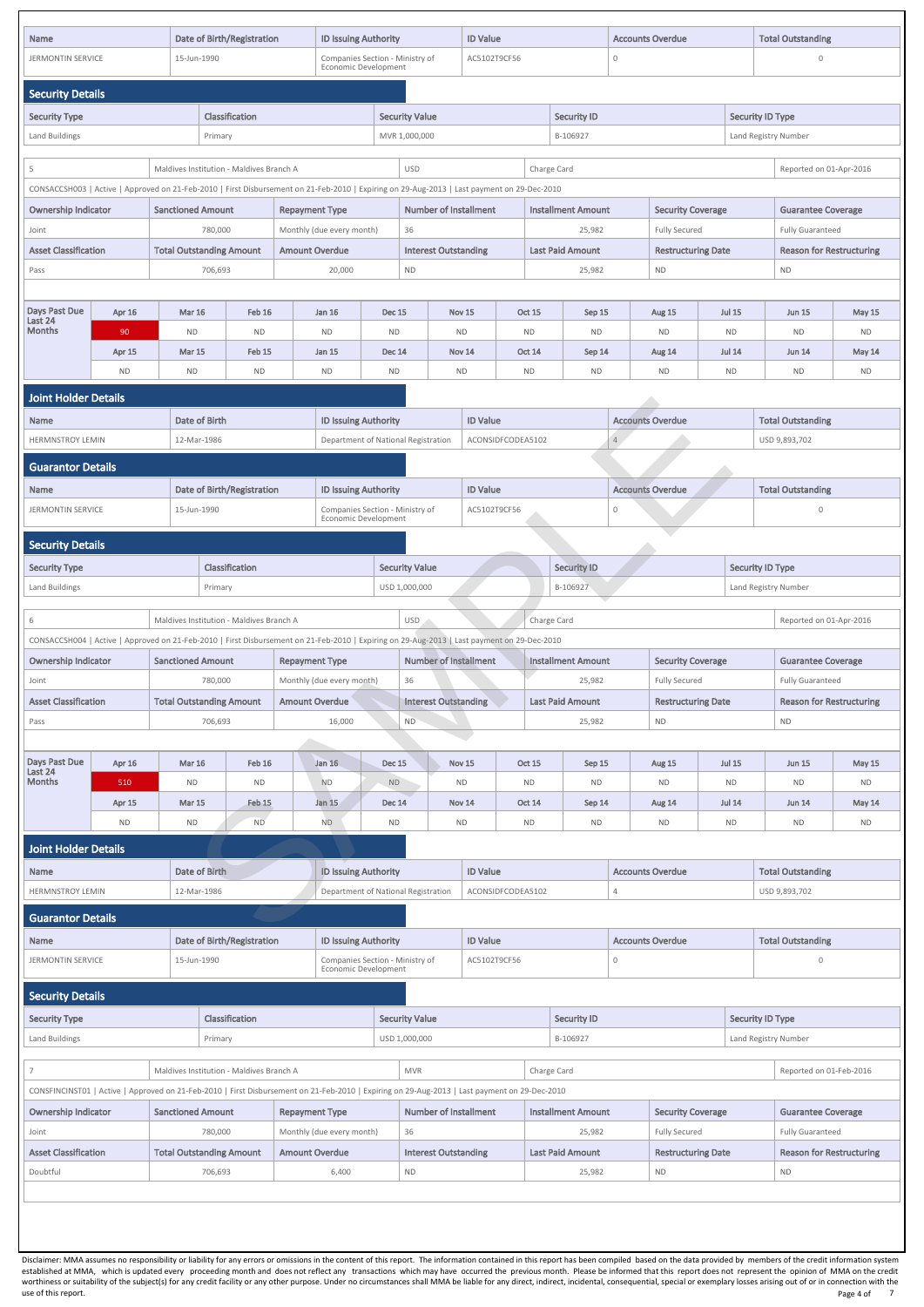| Days Past Due<br>Last 24    | Feb 16    | Jan 16        | <b>Dec 15</b> | <b>Nov 15</b> | <b>Oct 15</b>                       | Sep 15    |                 | <b>Aug 15</b>     | <b>Jul 15</b> | <b>Jun 15</b>           | May 15    | Apr 15                   | <b>Mar 15</b> |
|-----------------------------|-----------|---------------|---------------|---------------|-------------------------------------|-----------|-----------------|-------------------|---------------|-------------------------|-----------|--------------------------|---------------|
| <b>Months</b>               | 200       | <b>ND</b>     | <b>ND</b>     | <b>ND</b>     | <b>ND</b>                           | <b>ND</b> |                 | <b>ND</b>         | <b>ND</b>     | <b>ND</b>               | <b>ND</b> | <b>ND</b>                | <b>ND</b>     |
|                             | Feb 15    | Jan 15        | <b>Dec 14</b> | <b>Nov 14</b> | <b>Oct 14</b>                       | Sep 14    |                 | Aug 14            | <b>Jul 14</b> | <b>Jun 14</b>           | May 14    | Apr 14                   | <b>Mar 14</b> |
|                             | <b>ND</b> | <b>ND</b>     | <b>ND</b>     | <b>ND</b>     | <b>ND</b>                           | <b>ND</b> |                 | <b>ND</b>         | <b>ND</b>     | <b>ND</b>               | <b>ND</b> | <b>ND</b>                | <b>ND</b>     |
| <b>Joint Holder Details</b> |           |               |               |               |                                     |           |                 |                   |               |                         |           |                          |               |
| <b>Name</b>                 |           | Date of Birth |               |               | <b>ID Issuing Authority</b>         |           | <b>ID Value</b> |                   |               | <b>Accounts Overdue</b> |           | <b>Total Outstanding</b> |               |
| <b>HERMNSTROY LEMIN</b>     |           | 12-Mar-1986   |               |               | Department of National Registration |           |                 | ACONSIDFCODEA5102 |               |                         |           | MVR 9.893.702            |               |

| <b>HERMNSTROY LEMIN</b>  | 12-Mar-1986                | Department of National Registration                     | ACONSIDFCODEA5102 |                         | MVR 9,893,702            |
|--------------------------|----------------------------|---------------------------------------------------------|-------------------|-------------------------|--------------------------|
| <b>Guarantor Details</b> |                            |                                                         |                   |                         |                          |
| Name                     | Date of Birth/Registration | <b>ID Issuing Authority</b>                             | <b>ID Value</b>   | <b>Accounts Overdue</b> | <b>Total Outstanding</b> |
| <b>JERMONTIN SERVICE</b> | 15-Jun-1990                | Companies Section - Ministry of<br>Economic Development | AC5102T9CF56      |                         |                          |

| <b>Security Details</b>                                                                                                                                            |                         |                                 |                                          |                           |                                                                    |                                |                            |                                     |                           |                            |                            |                           |                            |                                           |                     |                                 |
|--------------------------------------------------------------------------------------------------------------------------------------------------------------------|-------------------------|---------------------------------|------------------------------------------|---------------------------|--------------------------------------------------------------------|--------------------------------|----------------------------|-------------------------------------|---------------------------|----------------------------|----------------------------|---------------------------|----------------------------|-------------------------------------------|---------------------|---------------------------------|
| <b>Security Type</b>                                                                                                                                               |                         |                                 | Classification                           |                           |                                                                    | <b>Security Value</b>          |                            |                                     | <b>Security ID</b>        |                            |                            |                           |                            | <b>Security ID Type</b>                   |                     |                                 |
| Land Buildings                                                                                                                                                     |                         | Primary                         |                                          |                           |                                                                    | MVR 1,000,000                  |                            |                                     | B-106927                  |                            |                            |                           |                            | Land Registry Number                      |                     |                                 |
| 8                                                                                                                                                                  |                         |                                 | Maldives Institution - Maldives Branch A |                           |                                                                    | <b>INR</b>                     |                            |                                     | Charge Card               |                            |                            |                           |                            |                                           |                     | Reported on 01-Dec-2015         |
| CONSSINGLESHNM86   Active   Approved on 21-Feb-2010   First Disbursement on 21-Feb-2010   Expiring on 29-Aug-2013   Last payment on 29-Dec-2010                    |                         |                                 |                                          |                           |                                                                    |                                |                            |                                     |                           |                            |                            |                           |                            |                                           |                     |                                 |
| <b>Ownership Indicator</b>                                                                                                                                         |                         | <b>Sanctioned Amount</b>        |                                          | <b>Repayment Type</b>     |                                                                    | <b>Number of Installment</b>   |                            |                                     | <b>Installment Amount</b> |                            |                            | <b>Security Coverage</b>  |                            |                                           |                     | <b>Guarantee Coverage</b>       |
| Own                                                                                                                                                                |                         | 780,000                         |                                          | Monthly (due every month) |                                                                    | 36                             |                            |                                     |                           | 25,982                     |                            | Unsecured                 |                            |                                           | Not Guaranteed      |                                 |
| <b>Asset Classification</b>                                                                                                                                        |                         | <b>Total Outstanding Amount</b> |                                          | <b>Amount Overdue</b>     |                                                                    | <b>Interest Outstanding</b>    |                            |                                     | <b>Last Paid Amount</b>   |                            |                            | <b>Restructuring Date</b> |                            |                                           |                     | <b>Reason for Restructuring</b> |
| Pass                                                                                                                                                               |                         | 706,693                         |                                          | ND                        |                                                                    | <b>ND</b>                      |                            |                                     |                           | 25,982                     | ND                         |                           |                            | <b>ND</b>                                 |                     |                                 |
|                                                                                                                                                                    |                         |                                 |                                          |                           |                                                                    |                                |                            |                                     |                           |                            |                            |                           |                            |                                           |                     |                                 |
| Days Past Due<br>Last 24                                                                                                                                           | <b>Dec 15</b>           | <b>Nov 15</b>                   | <b>Oct 15</b>                            | Sep 15                    | Aug 15                                                             |                                | <b>Jul 15</b>              | <b>Jun 15</b>                       |                           | May 15                     | Apr 15                     |                           | Mar 15                     |                                           | Feb 15              | Jan 15                          |
| <b>Months</b>                                                                                                                                                      | OK                      | <b>ND</b>                       | <b>ND</b>                                | <b>ND</b>                 | <b>ND</b>                                                          |                                | ND                         | ND.                                 |                           | <b>ND</b>                  | <b>ND</b>                  |                           | <b>ND</b>                  |                                           | <b>ND</b>           | <b>ND</b>                       |
|                                                                                                                                                                    | <b>Dec 14</b>           | <b>Nov 14</b>                   | <b>Oct 14</b>                            | Sep 14                    | Aug 14                                                             |                                | <b>Jul 14</b>              | <b>Jun 14</b>                       |                           | May 14                     | Apr 14                     |                           | <b>Mar 14</b>              |                                           | Feb 14              | Jan 14                          |
|                                                                                                                                                                    | <b>ND</b>               | <b>ND</b>                       | <b>ND</b>                                | <b>ND</b>                 | <b>ND</b>                                                          |                                | ND                         | ND                                  |                           | <b>ND</b>                  | ND                         |                           | <b>ND</b>                  |                                           | <b>ND</b>           | <b>ND</b>                       |
| <b>Joint Holder Details</b>                                                                                                                                        |                         |                                 |                                          |                           |                                                                    |                                |                            |                                     |                           |                            |                            |                           |                            |                                           |                     |                                 |
| No Data found                                                                                                                                                      |                         |                                 |                                          |                           |                                                                    |                                |                            |                                     |                           |                            |                            |                           |                            |                                           |                     |                                 |
| <b>Guarantor Details</b>                                                                                                                                           |                         |                                 |                                          |                           |                                                                    |                                |                            |                                     |                           |                            |                            |                           |                            |                                           |                     |                                 |
| No Data found                                                                                                                                                      |                         |                                 |                                          |                           |                                                                    |                                |                            |                                     |                           |                            |                            |                           |                            |                                           |                     |                                 |
|                                                                                                                                                                    |                         |                                 |                                          |                           |                                                                    |                                |                            |                                     |                           |                            |                            |                           |                            |                                           |                     |                                 |
| <b>Security Details</b>                                                                                                                                            |                         |                                 |                                          |                           |                                                                    |                                |                            |                                     |                           |                            |                            |                           |                            |                                           |                     |                                 |
| No Data found                                                                                                                                                      |                         |                                 |                                          |                           |                                                                    |                                |                            |                                     |                           |                            |                            |                           |                            |                                           |                     |                                 |
| 9                                                                                                                                                                  |                         |                                 | Maldives Institution - Maldives Branch A |                           |                                                                    | <b>MVR</b>                     |                            |                                     | <b>Bank Guarantee</b>     |                            |                            |                           |                            |                                           |                     | Reported on 01-Aug-2015         |
| CONSSINGLESBNM90   Restructured/ Rescheduled   Approved on 21-Feb-2010   First Disbursement on 21-Feb-2010   Expiring on 29-Aug-2013   Last payment on 29-Dec-2010 |                         |                                 |                                          |                           |                                                                    |                                |                            |                                     |                           |                            |                            |                           |                            |                                           |                     |                                 |
| <b>Ownership Indicator</b>                                                                                                                                         |                         | <b>Sanctioned Amount</b>        |                                          | <b>Repayment Type</b>     |                                                                    | <b>Number of Installment</b>   |                            |                                     | <b>Installment Amount</b> |                            |                            | <b>Security Coverage</b>  |                            |                                           |                     | <b>Guarantee Coverage</b>       |
| Joint                                                                                                                                                              |                         | 780,000                         |                                          | Monthly (due every month) |                                                                    | 36                             |                            |                                     |                           | 25,982                     |                            | <b>Fully Secured</b>      |                            | <b>Fully Guaranteed</b>                   |                     |                                 |
| <b>Asset Classification</b>                                                                                                                                        |                         | <b>Total Outstanding Amount</b> |                                          | <b>Amount Overdue</b>     |                                                                    | <b>Interest Outstanding</b>    |                            |                                     | <b>Last Paid Amount</b>   |                            |                            | <b>Restructuring Date</b> |                            | <b>Reason for Restructuring</b>           |                     |                                 |
| <b>Special Mention</b>                                                                                                                                             |                         | 706,693                         |                                          |                           | 14,000                                                             |                                | 1,500                      |                                     |                           | 25,982                     |                            | 30-Jul-2015               |                            | <b>ND</b>                                 |                     |                                 |
|                                                                                                                                                                    |                         |                                 |                                          |                           |                                                                    |                                |                            |                                     |                           |                            |                            |                           |                            |                                           |                     |                                 |
| Days Past Due<br>Last 24                                                                                                                                           | Aug 15                  | <b>Jul 15</b>                   | <b>Jun 15</b>                            | <b>May 15</b>             | Apr 15                                                             |                                | <b>Mar 15</b>              | Feb 15                              |                           | Jan 15                     | <b>Dec 14</b>              |                           | <b>Nov 14</b>              |                                           | <b>Oct 14</b>       | Sep 14                          |
| <b>Months</b>                                                                                                                                                      | 70                      | <b>ND</b><br><b>Jul 14</b>      | <b>ND</b><br>Jun 14                      | <b>ND</b>                 | <b>ND</b>                                                          |                                | <b>ND</b>                  | <b>ND</b><br>Feb 14                 |                           | <b>ND</b><br><b>Jan 14</b> | <b>ND</b><br><b>Dec 13</b> |                           | <b>ND</b><br><b>Nov 13</b> |                                           | ND<br><b>Oct 13</b> | <b>ND</b>                       |
|                                                                                                                                                                    | Aug 14<br><b>ND</b>     | <b>ND</b>                       | <b>ND</b>                                | May 14<br><b>ND</b>       | Apr 14<br><b>ND</b>                                                |                                | <b>Mar 14</b><br><b>ND</b> | <b>ND</b>                           |                           | <b>ND</b>                  | <b>ND</b>                  |                           | <b>ND</b>                  |                                           | <b>ND</b>           | Sep 13<br><b>ND</b>             |
|                                                                                                                                                                    |                         |                                 |                                          |                           |                                                                    |                                |                            |                                     |                           |                            |                            |                           |                            |                                           |                     |                                 |
| <b>Joint Holder Details</b>                                                                                                                                        |                         |                                 |                                          |                           |                                                                    |                                |                            |                                     |                           |                            |                            |                           |                            |                                           |                     |                                 |
| <b>Name</b><br><b>HERMNSTROY LEMIN</b>                                                                                                                             |                         | Date of Birth<br>12-Mar-1986    |                                          |                           | <b>ID Issuing Authority</b><br>Department of National Registration |                                | <b>ID Value</b>            | ACONSIDFCODEA5102                   |                           | $\overline{4}$             | <b>Accounts Overdue</b>    |                           |                            | <b>Total Outstanding</b><br>MVR 9,893,702 |                     |                                 |
|                                                                                                                                                                    |                         |                                 |                                          |                           |                                                                    |                                |                            |                                     |                           |                            |                            |                           |                            |                                           |                     |                                 |
| <b>Guarantor Details</b>                                                                                                                                           |                         |                                 |                                          |                           |                                                                    |                                |                            |                                     |                           |                            |                            |                           |                            |                                           |                     |                                 |
| <b>Name</b>                                                                                                                                                        |                         |                                 | <b>Date of Birth/Registration</b>        |                           | <b>ID Issuing Authority</b>                                        |                                | <b>ID Value</b>            |                                     |                           |                            | <b>Accounts Overdue</b>    |                           |                            | <b>Total Outstanding</b>                  |                     |                                 |
| <b>JERMONTIN SERVICE</b>                                                                                                                                           |                         | 15-Jun-1990                     |                                          |                           | Companies Section - Ministry of<br>Economic Development            |                                | AC5102T9CF56               |                                     |                           | $\mathbf 0$                |                            |                           |                            |                                           | $\mathbf 0$         |                                 |
| <b>Security Details</b>                                                                                                                                            |                         |                                 |                                          |                           |                                                                    |                                |                            |                                     |                           |                            |                            |                           |                            |                                           |                     |                                 |
| <b>Security Type</b>                                                                                                                                               |                         |                                 | Classification                           |                           |                                                                    | <b>Security Value</b>          |                            |                                     | <b>Security ID</b>        |                            |                            |                           |                            | <b>Security ID Type</b>                   |                     |                                 |
| Land Buildings                                                                                                                                                     |                         | Primary                         |                                          |                           |                                                                    | MVR 1,000,000                  |                            |                                     | B-106927                  |                            |                            |                           |                            | Land Registry Number                      |                     |                                 |
| <b>Credit Facility Details - Closed Accounts</b>                                                                                                                   |                         |                                 |                                          |                           |                                                                    |                                |                            |                                     |                           |                            |                            |                           |                            |                                           |                     |                                 |
| S.No                                                                                                                                                               | <b>Institution Name</b> | <b>Credit Facility</b>          |                                          | Sanction                  |                                                                    | Max Value in Six months before |                            | Asset                               |                           | <b>Date Closed</b>         |                            | <b>Reason for</b>         |                            | <b>Status</b>                             |                     | <b>Written Off</b>              |
|                                                                                                                                                                    |                         | <b>Type</b>                     |                                          | Amount                    |                                                                    | Closure                        |                            | <b>Classification at</b><br>Closure |                           | Closure                    |                            |                           |                            | Amount /<br>Reason                        |                     |                                 |
|                                                                                                                                                                    |                         |                                 |                                          |                           | Days Past Due                                                      |                                | Asset<br>Classification    |                                     |                           |                            |                            |                           |                            |                                           |                     |                                 |

| <b>Name</b>                                      |                                                                        | Date of Birth                  |                    | <b>ID Issuing Authority</b>         |                                                  | <b>ID Value</b>                |                                              |                    |                         | <b>Accounts Overdue</b> |  |                          | <b>Total Outstanding</b>                 |  |
|--------------------------------------------------|------------------------------------------------------------------------|--------------------------------|--------------------|-------------------------------------|--------------------------------------------------|--------------------------------|----------------------------------------------|--------------------|-------------------------|-------------------------|--|--------------------------|------------------------------------------|--|
| HERMNSTROY LEMIN                                 |                                                                        | 12-Mar-1986                    |                    | Department of National Registration |                                                  |                                | ACONSIDFCODEA5102                            |                    | 4                       |                         |  | MVR 9,893,702            |                                          |  |
| <b>Guarantor Details</b>                         |                                                                        |                                |                    |                                     |                                                  |                                |                                              |                    |                         |                         |  |                          |                                          |  |
| Name                                             |                                                                        | Date of Birth/Registration     |                    | <b>ID Issuing Authority</b>         |                                                  | <b>ID Value</b>                |                                              |                    | <b>Accounts Overdue</b> |                         |  | <b>Total Outstanding</b> |                                          |  |
| <b>JERMONTIN SERVICE</b>                         | Companies Section - Ministry of<br>15-Jun-1990<br>Economic Development |                                |                    |                                     |                                                  |                                | AC5102T9CF56                                 |                    | $\mathbf{0}$            |                         |  | $\mathbf{0}$             |                                          |  |
| <b>Security Details</b>                          |                                                                        |                                |                    |                                     |                                                  |                                |                                              |                    |                         |                         |  |                          |                                          |  |
| <b>Security Type</b>                             |                                                                        | Classification                 |                    |                                     | <b>Security Value</b>                            |                                |                                              | <b>Security ID</b> |                         |                         |  | <b>Security ID Type</b>  |                                          |  |
| Land Buildings                                   |                                                                        | Primary                        |                    |                                     | MVR 1,000,000                                    |                                |                                              | B-106927           |                         |                         |  | Land Registry Number     |                                          |  |
| <b>Credit Facility Details - Closed Accounts</b> |                                                                        |                                |                    |                                     |                                                  |                                |                                              |                    |                         |                         |  |                          |                                          |  |
| S.No                                             | <b>Institution Name</b>                                                | <b>Credit Facility</b><br>Type | Sanction<br>Amount | Days Past Due                       | Max Value in Six months before<br><b>Closure</b> | Asset<br><b>Classification</b> | Asset<br><b>Classification at</b><br>Closure |                    | Date Closed             | Reason for<br>Closure   |  | <b>Status</b>            | <b>Written Off</b><br>Amount /<br>Reason |  |

Disclaimer: MMA assumes no responsibility or liability for any errors or omissions in the content of this report. The information contained in this report has been compiled based on the data provided by members of the cred established at MMA, which is updated every proceeding month and does not reflect any transactions which may have occurred the previous month. Please be informed that this report does not represent the opinion of MMA on the worthiness or suitability of the subject(s) for any credit facility or any other purpose. Under no circumstances shall MMA be liable for any direct, indirect, incidental, consequential, special or exemplary losses arising use of this report. Notice that the control of the control of the control of the control of the control of the control of the control of the control of the control of the control of the control of the control of the contro Page 5 of 7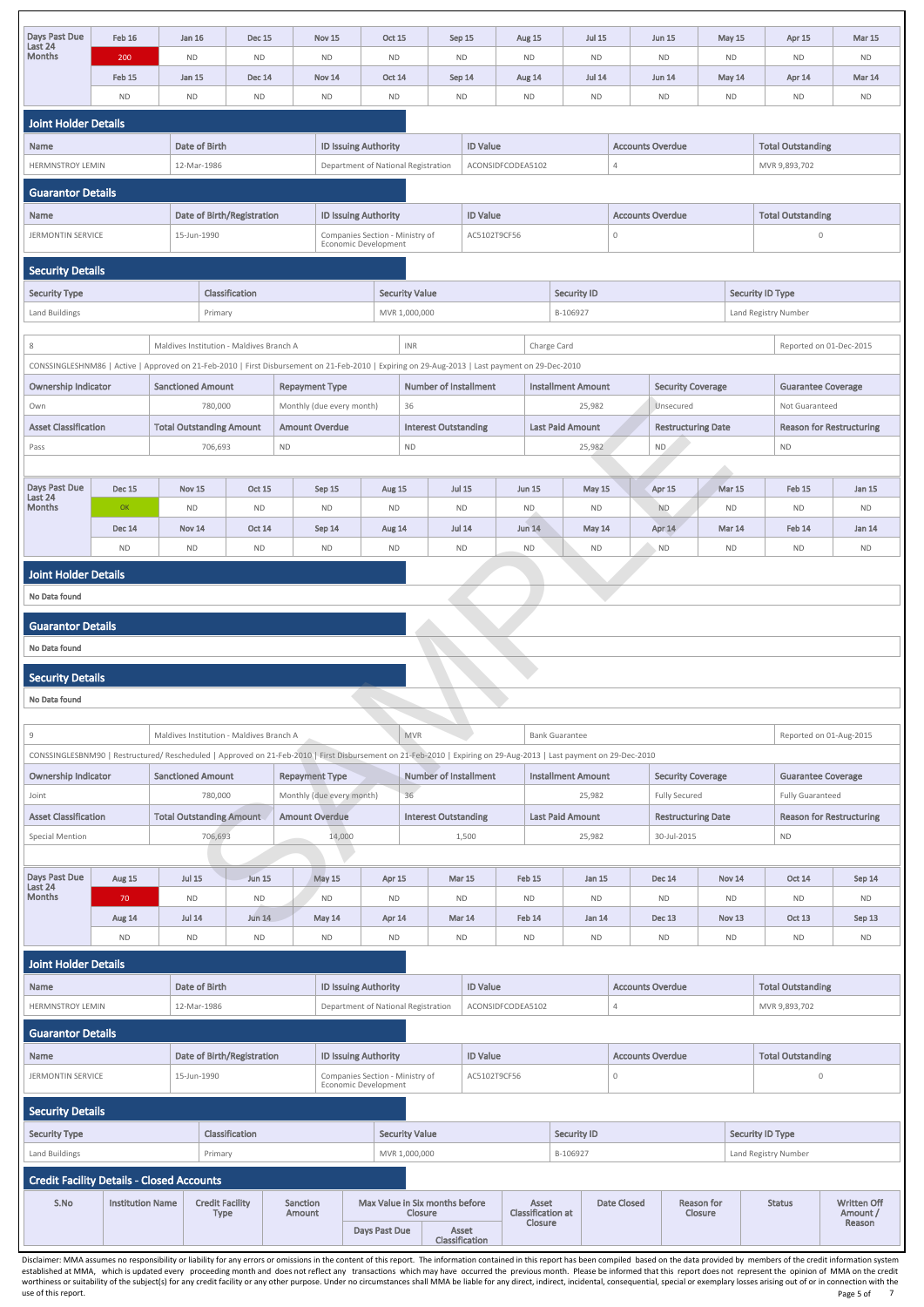|                                             | Maldives<br>Institution | Loan against Salary                      | 780,000                                                                                                                      | <b>ND</b>                   | <b>ND</b> | Pass                     | 29-Dec-2010                        | End of Loan<br>Tenure   | Closed | <b>ND</b>               |
|---------------------------------------------|-------------------------|------------------------------------------|------------------------------------------------------------------------------------------------------------------------------|-----------------------------|-----------|--------------------------|------------------------------------|-------------------------|--------|-------------------------|
| Credit Facilities Guaranteed by the Subject |                         |                                          |                                                                                                                              |                             |           |                          |                                    |                         |        |                         |
|                                             |                         | Maldives Institution - Maldives Branch A |                                                                                                                              | <b>MVR</b>                  |           | Loan against Salary      |                                    | Reported on 16-Aug-2016 |        |                         |
|                                             |                         |                                          | Active   Approved on 21-Nov-2014   First Disbursement on 22-Nov-2014   Expiring on 29-Nov-2018   Last payment on 23-Jul-2016 |                             |           |                          |                                    |                         |        |                         |
| <b>Guaranteed Subject Name</b>              |                         |                                          | <b>Ownership Indicator</b>                                                                                                   | <b>Asset Classification</b> |           | <b>Sanctioned Amount</b> | <b>Total Outstanding</b><br>Amount | <b>Amount Overdue</b>   |        | <b>Last Paid Amount</b> |
| <b>REMTROIN FENKRINT</b>                    |                         |                                          | Own                                                                                                                          | Pass                        |           | 500,000                  | 500,000                            | <b>ND</b>               |        | 13740                   |

| <b>Alternate Data Source - Summary</b> |                    |                            |                                |                       |                    |
|----------------------------------------|--------------------|----------------------------|--------------------------------|-----------------------|--------------------|
| <b>Institution Type</b>                | Number of Accounts | <b>Performing Accounts</b> | <b>Non Performing Accounts</b> | <b>Amount Overdue</b> | <b>Maximum DPD</b> |
| Telecom                                |                    |                            |                                | 1,000                 | 599                |
| Insurance                              |                    |                            |                                | 1,000                 | 599                |
| <b>STO</b>                             |                    |                            |                                | 3,000                 | 599                |

## Telecom Account Details - Active

| S.No               | <b>Institution Name</b> |               | <b>Type</b> |               | <b>Activated On</b> |               | <b>Outstanding Balance</b> |               | <b>Status</b> |               | <b>Reported On</b> |        |  |  |  |
|--------------------|-------------------------|---------------|-------------|---------------|---------------------|---------------|----------------------------|---------------|---------------|---------------|--------------------|--------|--|--|--|
|                    | Maldives Institution    |               | Fixedline   |               | 29-Nov-2009         |               |                            | 1,000         | Active        |               | 07-Mar-2016        |        |  |  |  |
| Last 12 Months     | <b>Mar 16</b>           | <b>Feb 16</b> | Jan 16      | <b>Dec 15</b> | <b>Nov 15</b>       | <b>Oct 15</b> | Sep 15                     | <b>Aug 15</b> | <b>Jul 15</b> | <b>Jun 15</b> | May 15             | Apr 15 |  |  |  |
| <b>Bill Amount</b> | <b>ND</b>               | <b>ND</b>     | 11000       | 1000          | 1000                | 1000          | 1000                       | 1000          | 1000          | 1000          | 1000               | 1000   |  |  |  |
| <b>Amount Paid</b> | <b>ND</b>               | <b>ND</b>     | 9000        | <b>ND</b>     | 3000                | 1500          | 1500                       | 1500          | 1500          | 1500          | 1500               | 1500   |  |  |  |
| Days Past Due      | 19                      | 60            | <b>ND</b>   | <b>OK</b>     | OK                  | 599           | 200                        | 170           | OK            | 10            | 10                 | 10     |  |  |  |
| <b>Due Amount</b>  | 1000                    | 1000          | <b>ND</b>   | $\mathbf 0$   | υ                   | 900           | 800                        | 900           | 0             | 500           | 500                | 500    |  |  |  |

# Closed Telecom Accounts Summary (Last 24 Months)

|                     | <b>Closed STO Accounts Summary (Last 24 Months)</b> |                     |                              |                    |             |                         |           |                       |                    |                                     |                           |                                                                                                                                                                                                                                                                                                                                                                                                                                                                                                                                                                                                                                                                                                                |
|---------------------|-----------------------------------------------------|---------------------|------------------------------|--------------------|-------------|-------------------------|-----------|-----------------------|--------------------|-------------------------------------|---------------------------|----------------------------------------------------------------------------------------------------------------------------------------------------------------------------------------------------------------------------------------------------------------------------------------------------------------------------------------------------------------------------------------------------------------------------------------------------------------------------------------------------------------------------------------------------------------------------------------------------------------------------------------------------------------------------------------------------------------|
| S. No.              |                                                     | <b>Credit Limit</b> |                              | <b>Credit Term</b> |             | <b>Closing Date</b>     |           | <b>DPD at Closure</b> |                    | Amount Overdue at<br><b>Closure</b> | <b>Amount Written Off</b> | <b>Status</b>                                                                                                                                                                                                                                                                                                                                                                                                                                                                                                                                                                                                                                                                                                  |
|                     | 50,000<br>10<br>01-Jul-2016                         |                     |                              |                    |             |                         |           | 65                    |                    | 3,000                               | 1,500                     | Closed                                                                                                                                                                                                                                                                                                                                                                                                                                                                                                                                                                                                                                                                                                         |
|                     | <b>Suit Filed Details</b>                           |                     |                              |                    |             |                         |           |                       |                    |                                     |                           |                                                                                                                                                                                                                                                                                                                                                                                                                                                                                                                                                                                                                                                                                                                |
| S.No.               | <b>Credit Facility Type</b>                         |                     | <b>Reporting Institution</b> |                    |             | <b>Reference Number</b> | Reason    |                       | <b>Suit Status</b> |                                     | <b>Suit Filed Date</b>    | <b>Suit Amount</b>                                                                                                                                                                                                                                                                                                                                                                                                                                                                                                                                                                                                                                                                                             |
|                     | Charge Card                                         |                     | Maldives Institution         |                    | SUITRFN5102 |                         | <b>ND</b> |                       |                    | Parate Action                       | 11-Jan-2011               | <b>USD 5,000</b>                                                                                                                                                                                                                                                                                                                                                                                                                                                                                                                                                                                                                                                                                               |
|                     | Charge Card<br>SUITRFN5102<br>Maldives Institution  |                     |                              |                    |             | <b>ND</b>               |           |                       | Parate Action      | 11-Jan-2011                         | <b>USD 5,000</b>          |                                                                                                                                                                                                                                                                                                                                                                                                                                                                                                                                                                                                                                                                                                                |
|                     | <b>Bank Guarantee</b>                               |                     | Maldives Institution         |                    | SUITRFN5102 |                         | <b>ND</b> |                       |                    | Parate Action                       | 11-Jan-2011               | MVR 5.000                                                                                                                                                                                                                                                                                                                                                                                                                                                                                                                                                                                                                                                                                                      |
|                     | Charge Card                                         |                     | Maldives Institution         |                    | SUITRFN5102 |                         | ND.       |                       |                    | Parate Action                       | 11-Jan-2011               | MVR 5,000                                                                                                                                                                                                                                                                                                                                                                                                                                                                                                                                                                                                                                                                                                      |
| 5                   | Charge Card                                         |                     | Maldives Institution         |                    | SUITRFN5102 |                         | <b>ND</b> |                       |                    | Parate Action                       | 11-Jan-2011               | <b>USD 5,000</b>                                                                                                                                                                                                                                                                                                                                                                                                                                                                                                                                                                                                                                                                                               |
|                     | Charge Card                                         |                     | Maldives Institution         |                    | SUITRFN5102 |                         | <b>ND</b> |                       |                    | Parate Action                       | 11-Jan-2011               | MVR 5,000                                                                                                                                                                                                                                                                                                                                                                                                                                                                                                                                                                                                                                                                                                      |
|                     | Charge Card                                         |                     | <b>Maldives Institution</b>  |                    | SUITRFN5102 |                         | <b>ND</b> |                       |                    | Parate Action                       | 11-Jan-2011               | <b>USD 5,000</b>                                                                                                                                                                                                                                                                                                                                                                                                                                                                                                                                                                                                                                                                                               |
|                     |                                                     |                     |                              |                    |             |                         |           |                       |                    |                                     |                           |                                                                                                                                                                                                                                                                                                                                                                                                                                                                                                                                                                                                                                                                                                                |
| use of this report. |                                                     |                     |                              |                    |             |                         |           |                       |                    |                                     |                           | Disclaimer: MMA assumes no responsibility or liability for any errors or omissions in the content of this report. The information contained in this report has been compiled based on the data provided by members of the cred<br>established at MMA, which is updated every proceeding month and does not reflect any transactions which may have occurred the previous month. Please be informed that this report does not represent the opinion of MMA on the<br>worthiness or suitability of the subject(s) for any credit facility or any other purpose. Under no circumstances shall MMA be liable for any direct, indirect, incidental, consequential, special or exemplary losses arising<br>Page 6 of |

Page 6 of 7

| <b>Institution Name</b> | Type      | <b>No. of Performing Accounts</b><br>at Closure | No. of Non-Performing<br><b>Accounts at Closure</b> | Max DPD at Closure | Amount Overdue at Closure | <b>Amount Written Off</b> |
|-------------------------|-----------|-------------------------------------------------|-----------------------------------------------------|--------------------|---------------------------|---------------------------|
| Maldives Institution    | Mobile    |                                                 |                                                     |                    | 1,000                     | 2,000                     |
| Maldives Institution    | Fixedline |                                                 |                                                     | 19                 | 2,000                     | 4,000                     |

## Insurance Account Details - Active

|                                                 |                    | Institution Name: Maldives Institution |                     |                    |            | Currency: MVR |                   |                             |                                   |                                 |                             |  |  |
|-------------------------------------------------|--------------------|----------------------------------------|---------------------|--------------------|------------|---------------|-------------------|-----------------------------|-----------------------------------|---------------------------------|-----------------------------|--|--|
| <b>Policy Type</b>                              | <b>Sum Insured</b> | Premium<br>Amount                      | <b>Activated On</b> | <b>Expiring On</b> | <b>DPD</b> |               | Overdue<br>Amount | Max DPD (Last<br>12 Months) | No. of Satisfied<br><b>Claims</b> | No. of Refused<br><b>Claims</b> | <b>Claim Amount</b><br>Paid |  |  |
| House Holders /<br>House Owner<br>Comprehensive | 10,600             | 5,300                                  | 12-Apr-2001         | 14-Apr-2020        | 181        |               | 1,000             |                             |                                   |                                 | 1,000                       |  |  |

|                                                        | <b>Closed Insurance Accounts Summary (Last 24 Months)</b> |                 |                                       |                         |                       |                                |  |  |  |  |  |  |  |
|--------------------------------------------------------|-----------------------------------------------------------|-----------------|---------------------------------------|-------------------------|-----------------------|--------------------------------|--|--|--|--|--|--|--|
| Policy<br><b>Type</b>                                  | Currency                                                  | No. of Policies | Lapsed Policies due to Non<br>Payment | No. of Satisfied Claims | No. of Refused Claims | <b>Total Claim Amount Paid</b> |  |  |  |  |  |  |  |
| House<br>Holders /<br>House Owner<br>Comprehensi<br>ve | <b>MVR</b>                                                |                 | - U                                   |                         |                       | 1,000                          |  |  |  |  |  |  |  |

|                                                           | <b>Bill Amount</b> |                     | <b>ND</b>     |                          | <b>ND</b>                              | 11000               |                    | 1000                              |                |                    | 1000                                                |            | 1000            |                          | 1000                           | 1000                        |              | 1000<br>1000<br>1000                                                         |       |               |                                |           | 1000                |
|-----------------------------------------------------------|--------------------|---------------------|---------------|--------------------------|----------------------------------------|---------------------|--------------------|-----------------------------------|----------------|--------------------|-----------------------------------------------------|------------|-----------------|--------------------------|--------------------------------|-----------------------------|--------------|------------------------------------------------------------------------------|-------|---------------|--------------------------------|-----------|---------------------|
|                                                           | <b>Amount Paid</b> |                     | <b>ND</b>     |                          | <b>ND</b>                              | 9000                |                    | <b>ND</b>                         |                |                    | 3000                                                |            | 1500            |                          | 1500                           | 1500                        |              | 1500                                                                         |       | 1500          | 1500                           |           | 1500                |
|                                                           | Days Past Due      |                     | 19            |                          | 60                                     | <b>ND</b>           |                    | OK                                |                |                    | OK                                                  |            | 599             |                          | 200                            | 170                         |              | OK                                                                           |       | 10            | 10                             |           | 10                  |
|                                                           | <b>Due Amount</b>  |                     | 1000          |                          | 1000                                   | <b>ND</b>           |                    | $\mathbf 0$                       |                |                    | $\mathbf 0$                                         |            | 900             |                          | 800                            | 900                         |              | $\mathbf 0$                                                                  |       | 500           | 500                            |           | 500                 |
| <b>Closed Telecom Accounts Summary (Last 24 Months)</b>   |                    |                     |               |                          |                                        |                     |                    |                                   |                |                    |                                                     |            |                 |                          |                                |                             |              |                                                                              |       |               |                                |           |                     |
| <b>Institution Name</b>                                   |                    |                     | Type          |                          |                                        | at Closure          |                    | <b>No. of Performing Accounts</b> |                |                    | No. of Non-Performing<br><b>Accounts at Closure</b> |            |                 |                          | <b>Max DPD at Closure</b>      |                             |              | <b>Amount Overdue at Closure</b>                                             |       |               | <b>Amount Written Off</b>      |           |                     |
| Maldives Institution                                      |                    |                     | Mobile        |                          |                                        | $\mathbf{1}$        |                    |                                   |                | $\mathbf 0$        |                                                     |            |                 | 19                       |                                |                             |              | 1,000                                                                        | 2,000 |               |                                |           |                     |
| Maldives Institution                                      |                    |                     | Fixedline     |                          |                                        | $\overline{2}$      |                    |                                   |                | $\mathbf{0}$       |                                                     |            |                 | 19                       |                                |                             |              |                                                                              | 2,000 |               |                                |           | 4,000               |
| <b>Insurance Account Details - Active</b>                 |                    |                     |               |                          |                                        |                     |                    |                                   |                |                    |                                                     |            |                 |                          |                                |                             |              |                                                                              |       |               |                                |           |                     |
|                                                           |                    |                     |               |                          | Institution Name: Maldives Institution |                     |                    |                                   |                |                    |                                                     |            |                 |                          |                                |                             |              | Currency: MVR                                                                |       |               |                                |           |                     |
| <b>Policy Type</b>                                        |                    | <b>Sum Insured</b>  |               | Premium<br><b>Amount</b> |                                        | <b>Activated On</b> |                    | <b>Expiring On</b>                |                |                    | <b>DPD</b>                                          |            |                 | Overdue<br><b>Amount</b> |                                | Max DPD (Last<br>12 Months) |              | No. of Satisfied<br>No. of Refused<br><b>Claims</b><br><b>Claims</b><br>Paid |       |               |                                |           | <b>Claim Amount</b> |
| House Holders /<br>House Owner<br>Comprehensive           |                    | 10,600              |               | 5,300                    |                                        | 12-Apr-2001         |                    | 14-Apr-2020                       |                |                    | 181                                                 |            | 1,000           |                          |                                | $\mathbf 0$                 |              | $\mathbf{1}$<br>$\mathbf{1}$<br>1,000                                        |       |               |                                |           |                     |
|                                                           |                    |                     |               |                          |                                        |                     |                    |                                   |                |                    |                                                     |            |                 |                          |                                |                             |              |                                                                              |       |               |                                |           |                     |
| <b>Closed Insurance Accounts Summary (Last 24 Months)</b> |                    |                     |               |                          |                                        |                     |                    |                                   |                |                    |                                                     |            |                 |                          |                                |                             |              |                                                                              |       |               |                                |           |                     |
| Policy<br><b>Type</b>                                     | Currency           |                     |               |                          | <b>No. of Policies</b>                 |                     |                    | Payment                           |                |                    | Lapsed Policies due to Non                          |            |                 |                          | <b>No. of Satisfied Claims</b> |                             |              | <b>No. of Refused Claims</b>                                                 |       |               | <b>Total Claim Amount Paid</b> |           |                     |
| House<br>Holders /<br>House Owner<br>Comprehensi<br>ve    | <b>MVR</b>         |                     |               |                          | $\mathbf{1}$                           |                     |                    | $\circ$                           |                |                    |                                                     |            | $\mathbf{1}$    |                          |                                |                             | $\mathbf{1}$ |                                                                              |       |               |                                | 1,000     |                     |
| <b>STO Accounts Details - Active</b>                      |                    |                     |               |                          |                                        |                     |                    |                                   |                |                    |                                                     |            |                 |                          |                                |                             |              |                                                                              |       |               |                                |           |                     |
| S.No                                                      |                    | <b>Opening Date</b> |               |                          | <b>Credit Limit</b>                    |                     | <b>Credit Term</b> |                                   | <b>Balance</b> | <b>Outstanding</b> |                                                     |            | <b>Currency</b> |                          | <b>Last Payment</b><br>Amount  |                             |              | <b>Last Payment Date</b><br><b>Reported On</b><br><b>Status</b>              |       |               |                                |           |                     |
| $\mathbf{1}$                                              |                    | 01-Mar-2010         |               |                          | 50,000                                 | 10                  |                    |                                   |                |                    | 25,000                                              | <b>MVR</b> |                 |                          |                                | 5,000                       |              | 01-Jul-2016<br>15-Jul-2016<br>Open                                           |       |               |                                |           |                     |
| Last 12 Months                                            |                    |                     | <b>Jul 16</b> |                          | <b>Jun 16</b>                          | <b>May 16</b>       |                    | Apr 16                            |                |                    | <b>Mar 16</b>                                       |            | Feb 16          |                          | Jan 16                         | <b>Dec 15</b>               |              | <b>Nov 15</b>                                                                |       | <b>Oct 15</b> | Sep 15                         |           | Aug 15              |
|                                                           | Days Past Due      |                     | 65            |                          | 999                                    | 85                  |                    | 45                                |                |                    | 10                                                  |            | 259             |                          | 259                            | OK                          |              | $7^{\circ}$                                                                  |       | 100           | $\overline{7}$                 |           | <b>ND</b>           |
|                                                           | <b>Due Amount</b>  |                     | 3000          |                          | 1400                                   | 1300                |                    | 1200                              |                |                    | 1100                                                |            | 9000            |                          | 7000                           | $\mathbf 0$                 |              | 6000<br>5000<br>4000                                                         |       |               |                                | <b>ND</b> |                     |